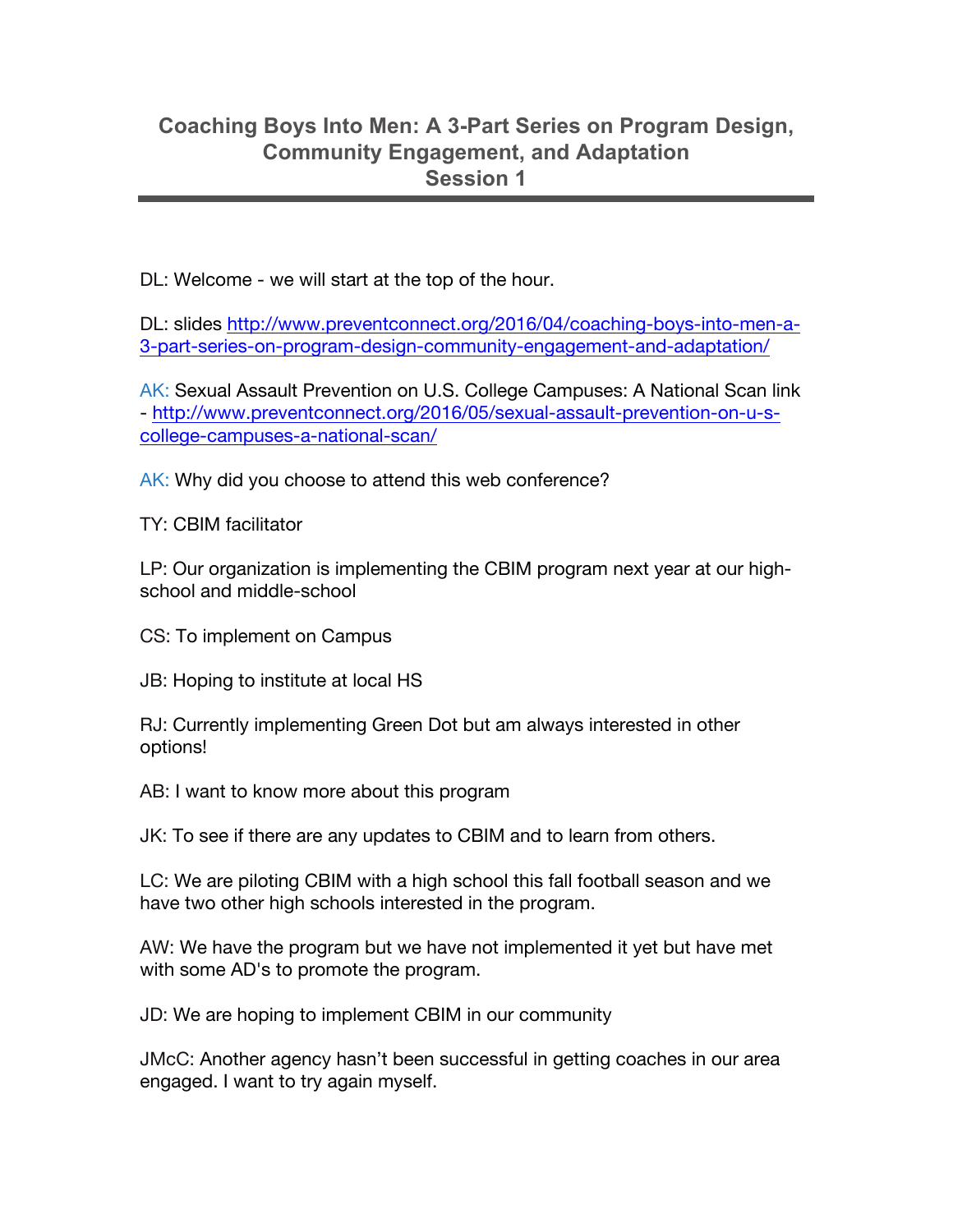EW: I want to engage boys and males to join prevention of DV and SV. It is our goal to implement this a.s.a.p.

DB: I am trying to implement CBIM in my community

BR: want to start school programming in my county for CMIB

SA: To become familiar with the program to implement it successfully.

MB: Implementation

RZ: because I am raising 3 boys athletes

VZ: learn more about effort, get ideas for marketing, program adaptations

SM: We have used the "Intercept" program, partnering college and high school athletes, in the past and I'm fairly new to my position and trying to learn new and better ways of implementing athletics-based options.

SS: Fine tuning our existing program

DS: I work at a Coalition and we are starting to try to implement CBIM statewide vs in just a few counties. Therefore I need to be trained more fully on CBIM as well as local programs.

JG: I am new to my agency and I will be working the program for 3 counties.

JV: Hoping to implement the program at local schools

MS: Currently helping men become engaged in the movement

NB: I would like to implement CBIM in local schools and have been unsuccessful so far.

SamS: To gain more tools since I work with high school males

SK: engaging more men in prevention is one of our goals for next year

JP: Attempting to gain buy in for MS/HS in three service county areas and implementing effectively

PP: I currently implement a healthy masculinities program on college campuses and am looking for new ideas and methods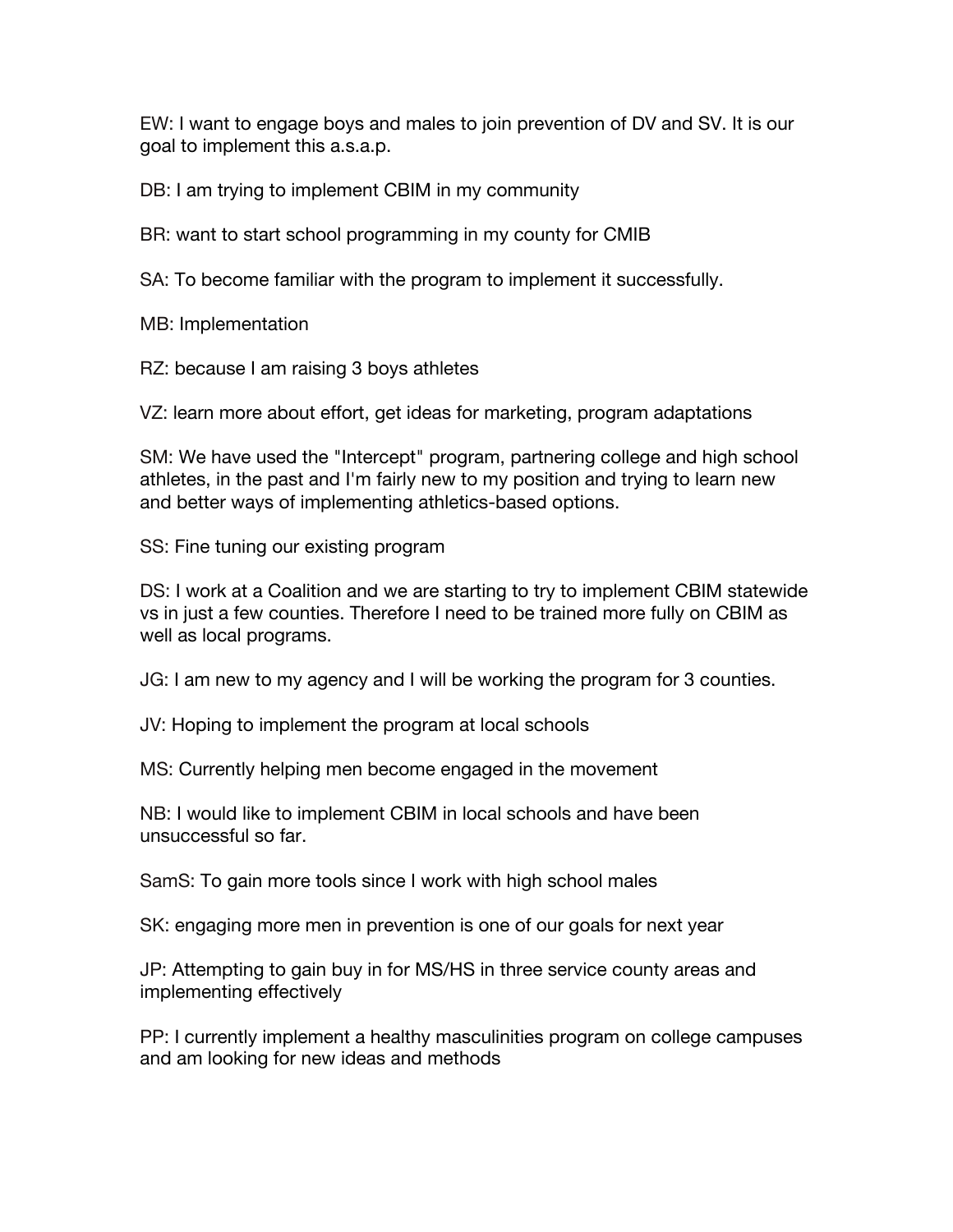AJ: Our DV/SV center does a lot of primary prevention work with our local schools. I would love to speak more with the athletes in the future.

SK: Working with the coaches in the local high schools.

RD: help to engage young men in violence prevention

CG: To do a better job to engage our young men in our community and sports in our area is huge

LS: Delta Focus coordinator for Family Service Society Inc.- Wanting to implement these programs at our local schools

LW: We have implemented CBIM in Georgia and want to generate more buy in to make future implantations more successful.

RH: Prevention is the key!

AO-H: I am hoping to implement this program into the schools in Humboldt county

CG: I'm interested in learning more about this program and I want to see how this program could be adapted to high schools in the community

RC: Because India HJ who is sitting with me coordinates ODVN's engaging men efforts and needs to know about how to implement CBIM so she can provide TA

GO: In addition to where I work I am a male student and thought this would be interesting to address sexual assault on our campus.

NB: to learn more about CBIM

KR: It's being implemented in our area

VC: I'm working with Fraternities and male athletes on a college campus to become prevention partners

CW: curious about university level adaptation

WM: Trying to get CBIM started in my county and need more information on how to implement and facilitate the program.

KW: Interested in engaging student athletes on our campus.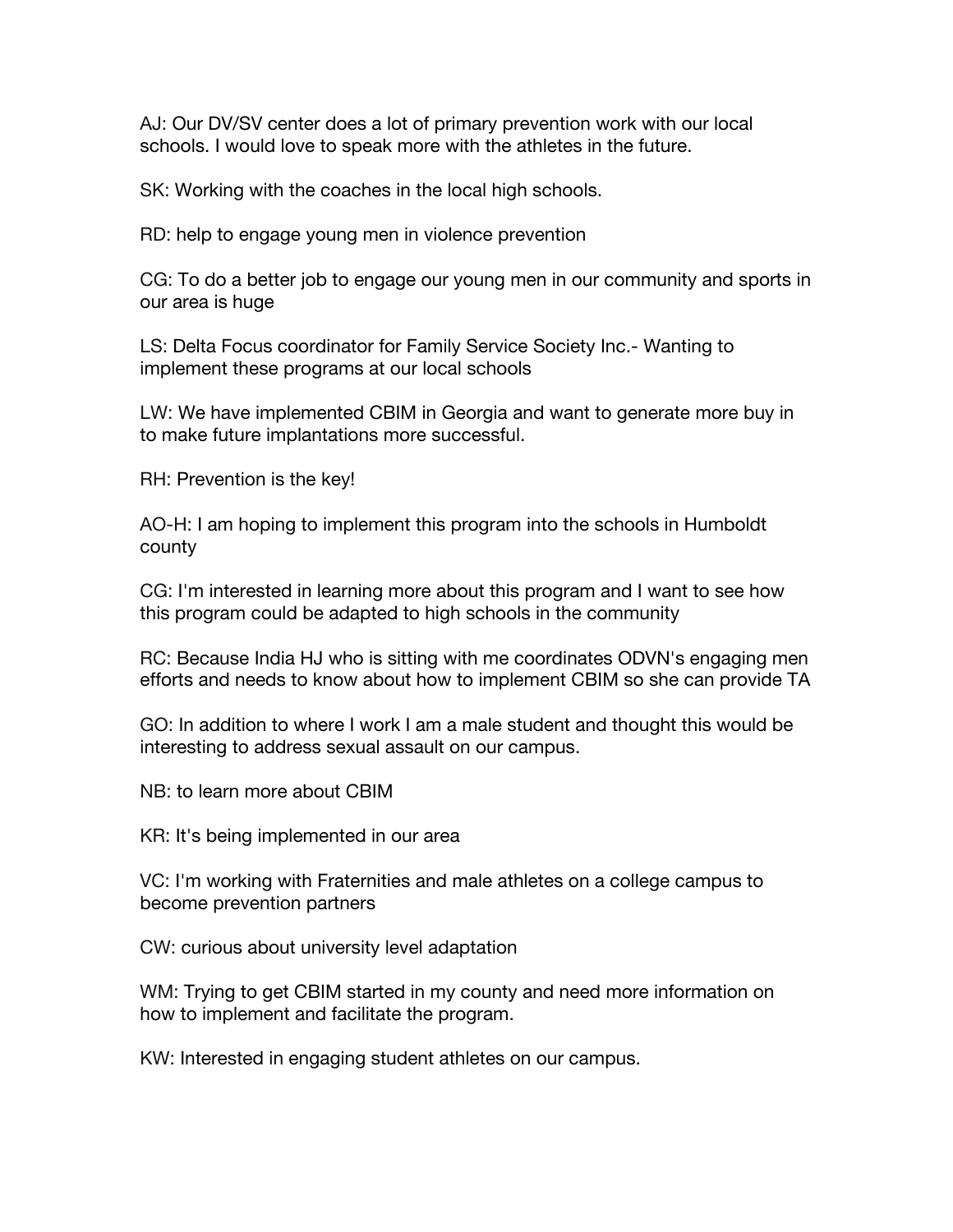PR: Have heard about Coaching Boys to Men for years, would like to expand primary prevention to high school athletes.

HM: I'm running violence preventions and respectful relationships programs in Australia at schools & Units

AS: recognize the impact coaches have on development/prevention

ER: Have a college interested in this curriculum.

HY: I am helping college campuses to better prevent sexual violence on campus

MT: EMAB Grantee

ML: want to understand more about engaging young boys and men in the movement to end SV

LR: We are not implementing it, but we have Ten Men members that have expressed interest in the program.

RC: Healthy Masculinity really interests me. I feel that when working to prevent Sexual and Domestic Violence, we need to work to stop the abuse from happening from the perpetrator's point of view.

BP: I just want to learn more about the program

LT: We do 4 programs in the schools and with adults but there is a need to engage men and boys in a way that is more positive and is tailored to their needs

JK: Men's Engagement Coordinator who this year implemented a collaborative program with student athletes, what to continue to grow

FZ: Run MENS groups and looking to expand curriculum and reach

C. Scott: Looking to implementing.

AF: Working on teen pregnancy prevention for adolescent and young adult men. Would like to gleen some lessons learned that can translate

KR: Because I work in a Juvenile Correctional Instruction and interested in information gathering

CH: On the sexual assault task force of Oregon and writing state recommendations for programs and how to implement effectively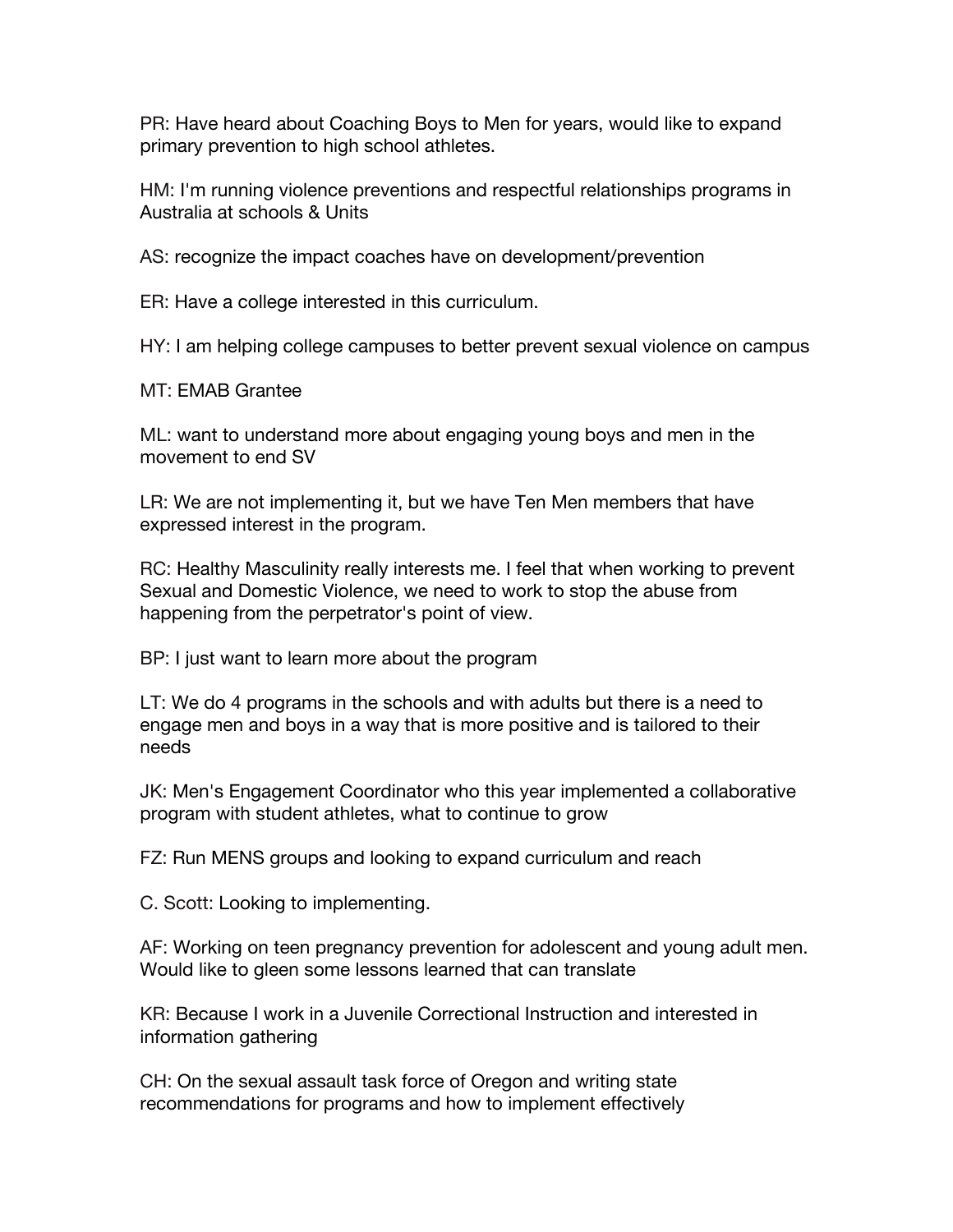BO: Would love to implement the program in the local schools in our service area

AT: Training CBIM facilitators around our county

RK: I work in violence prevention with youth, but have never been able to get in with athletics departments, but would like to

CE: Plan on implementing this fall

PM: Interested for our school system.

DR: We adapted the set for our culturally specific programs with boys, and called it Boys into Mentchen. I'd like to learn more about this program

HF: want to engage our male athletes in a positive way

SH: I want to engage men and the leaders - athletes. They set the tone of the school and coaches are not always the best role models.

TM: My supervisor recommended I attend this conference. She thought it would be beneficial to my internship with Someplace Safe.

RC: We need to work with youth male to prevent the issue

KAllen: More information about violence prevention and how to support childserving agencies to work well with males

MS: helping men get engaged in the conversation

JS: I work with fraternities and male athletes on a college campus.

LW: Interested in working with youth boys regarding their trauma through athletics and play focused processing.

AM: Our organization is looking to implement this program into our school for the first time. Living a in a very small community, this will be the first program of its kind implemented in our high schools.

DvH: I chose to attend the program because I am an intern at 3E Now and I was asked to learn more.

CG: As a Transformational speaker in overcoming traumas (all sorts) I am asked often about prevention and would love to include this information.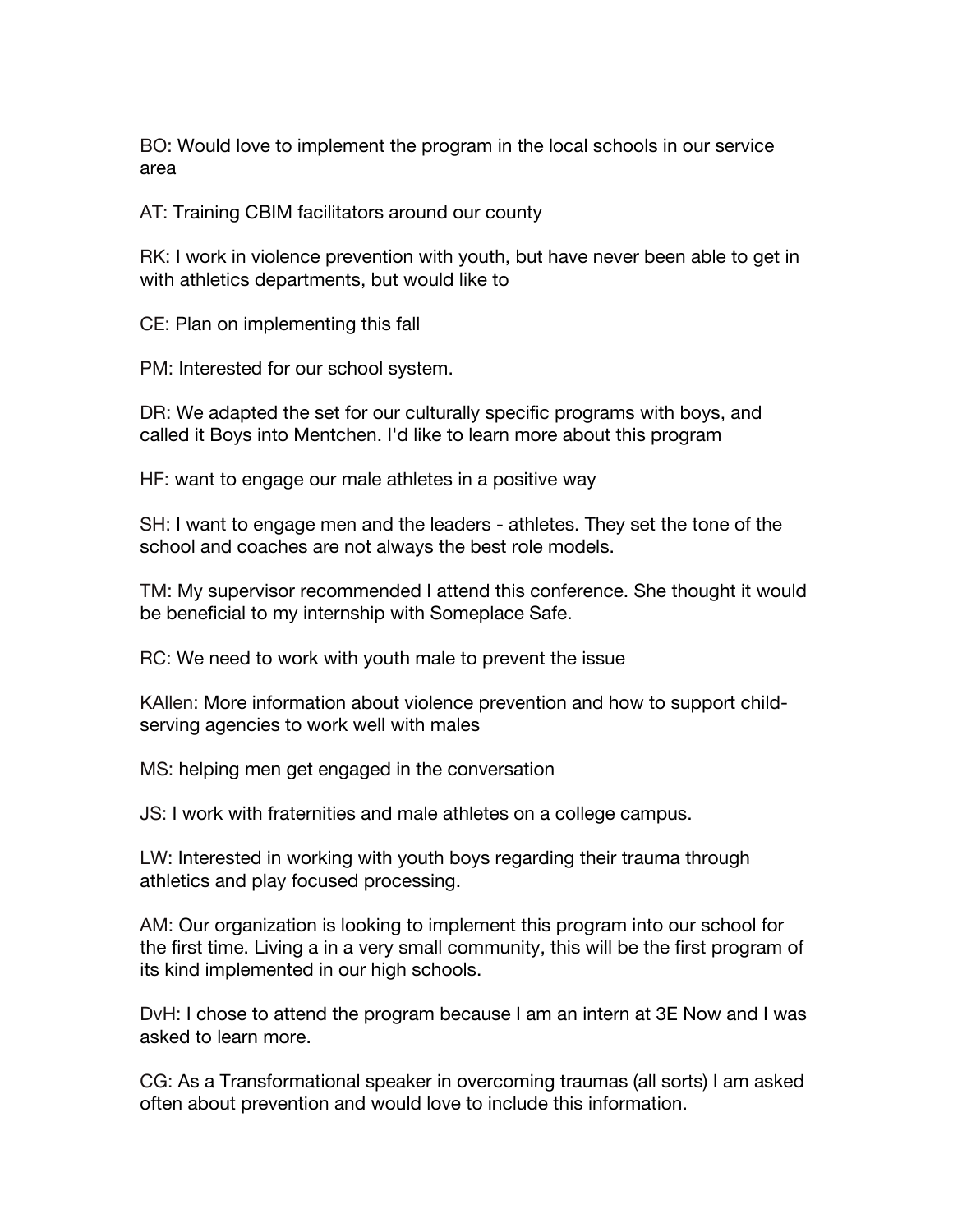CMc: Interested in getting a better understanding CBIM. I have heard about it and my one co-worker does some work with it, so I was just interested in understanding it better

Kelly K: I do research in young men and sexual aggression, interested in learning more about empirically supported prevention programs. Also, I have a teenage son who is an athlete, although I don't see any possibility of getting this program implemented in his school prior to his graduation.

DF: we provide trainings to boys & men around gender norms. Interested in learning more about this specific training tool

CR: We are engaging men in RI as part of our DELTA FOCUS funding.

M. Bhat: am interested in learning more about this prevention model by engaging male allies

A.Sorrells: Interested in prevention programs, for both middle and high schools

- HJ: hoping to implement with community recreational sports
- RC: SV Advocate/SA Preventionist/Educator
- CR: empowerment evaluator
- MJ: State Health Department
- Kelly K: researcher
- ERH: Prevention and Education Coordinator
- KP: DV/SA Educator
- AF: CDC Health Scientist
- PR: Prevention educator
- AW: prevention specialist
- GO: student at a university level

LP: I'm a prevention educator/outreach coordinator coordinator at health dept.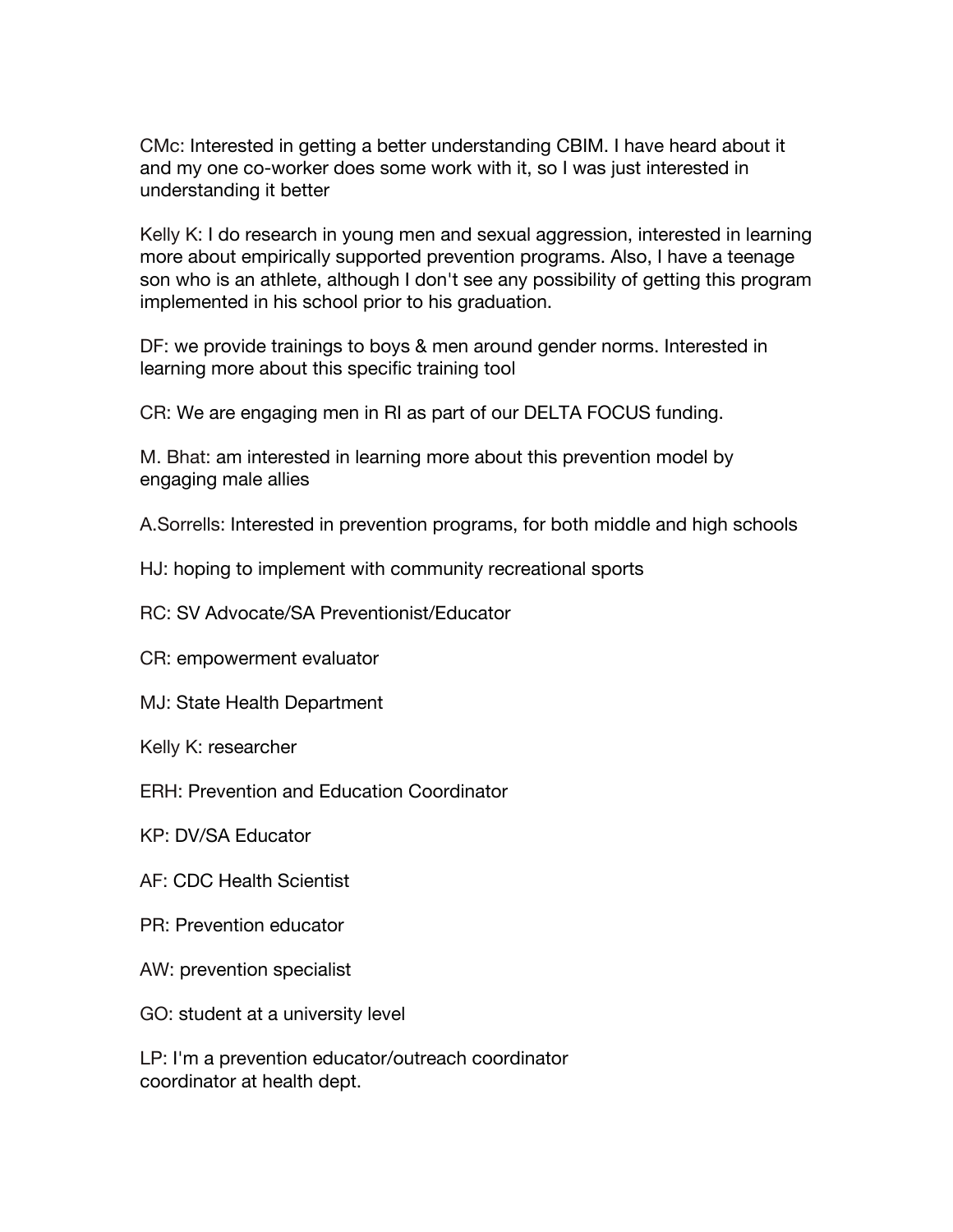- AK: Preventionist on campus
- JMcC: Director of a Family Justice Center
- FZ: Prevention and Education Coordinator
- AS: SV prevention coordinator
- Lauren Kelly Prevention educator for SV agency
- VZ: healthcare community edu
- SS: Admin staff at DV who is superintending our program
- JP: O-grantee site
- MF: evaluation/academic
- AR: Community organization professional
- HF: Title IX Investigation and Training Specialist
- SM: Education Coordinator at an SV agency
- CE: evaluator
- HM: Psychotherapist and facilitator
- RV: Victim Witness Coordinator for county attorney
- DB: Prevention Program Coordinator
- CG: Transformational Speaker in overcoming Trauma
- PM: Director of Student Services
- CL: Not an IPV/SV advocate, but a preventionist.
- JK: Prevention educator
- LW: State Coalition
- CG: Prevention Specialist at community health center
- LB: state health dept. contract manager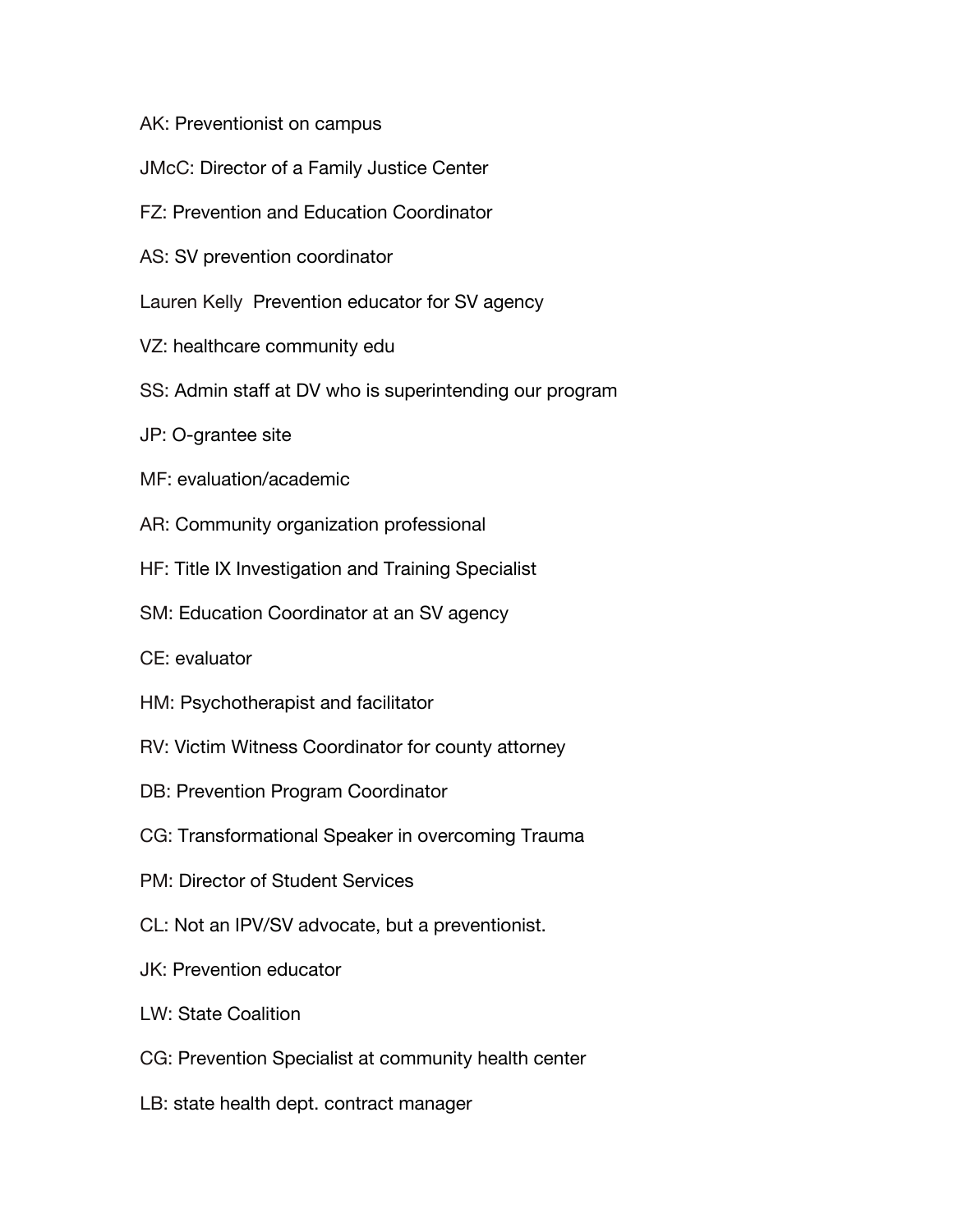M. Bhat: Graduate Student/ Researcher- Criminology / Gender studies

- MB: Public health funding programs
- YJ-P: Prevention Coordinator
- C. Scott: Prevention Educator.
- CE: Non Profit Prevention
- TM: Intern at a DV/SV organization

AT: Public Health Educator - training CBIM facilitators at schools, social service orgs

- ML: prevention education coordinator
- SC: GBV Prevention Planner for city government and funder.
- LT: Prevention and Community Educator
- SD: prevention
- BC-C: Director of a Non-Profit Family support/child welfare coalition
- CG: Primary Prevention coordinator
- AH: former coach and high school principal
- EM: my role is a student athlete

YD: Yolanda Drew- Domestic Violence Advocate- Organization Shelter from the Storm -Domestic Violence Agency

DL: Fathers' Day Poll 2007, Conducted by Peter D. Hart Research Associates on behalf of Futures Without Violence & Verizon Wireless, June 4, 2007. http://www.preventconnect.org/2007/10/what-new-public-opinion-researchtells-us-about-men%E2%80%99s-willingness-to-support-efforts-to-preventdomestic-violence-and-sexual-assault/

RH: Can we get a copy of the PP? It makes it easier to write notes.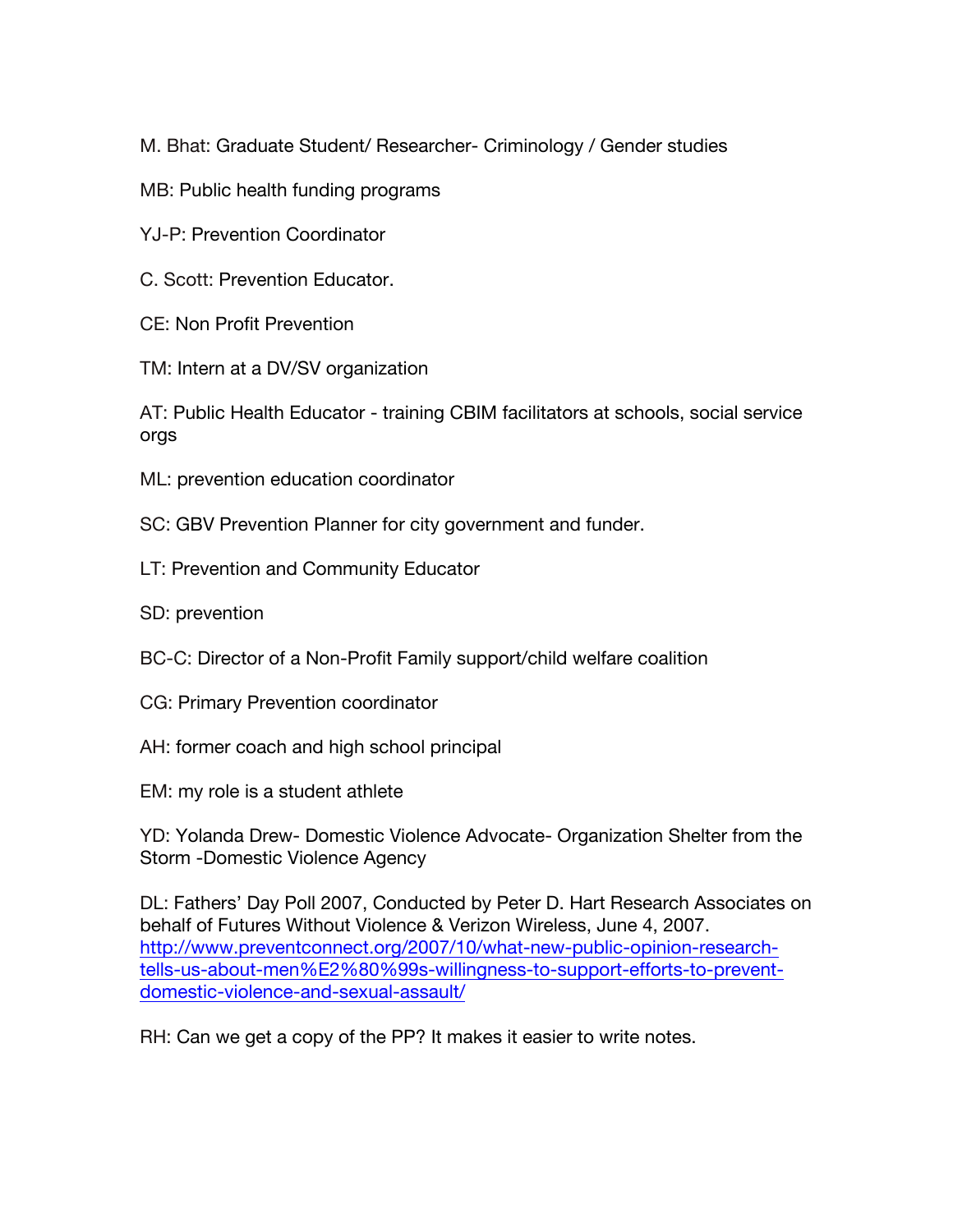AK: Slides can be found here

http://www.preventconnect.org/2016/04/coaching-boys-into-men-a-3-partseries-on-program-design-community-engagement-and-adaptation/

EM: I have learned about materials

MG: Can this be adapted for university settings?

WM: So far, I believe the materials are only for high school students. Training for middle schools is being developed, but I know nothing about this program being adapted for college athletes.

JD: is the train the trainer usually done in person?

MS: The full month? Now that's exposure.  $\langle \cdot, \cdot \rangle$ 

DL: This web conference series is designed to be the train-the-trainer for the advocate

JD: Thanks

RC: Evaluation is part of implementation, too, right?

DL: @Melissa we will get to that later

RC: How much does it cost for a CBIM kit?

LW: I am looking to implement an after school youth athletic club next school year. Could this Kit be applied to both boys and girls?

DL: @Lori We will discuss adaptation in Session 3

DL: @Rebecca cost for hard copy is approx. \$42 - will be available later this year

KL: Are we free to duplicate these kits from a local printer?

BF: What is the website?

DL: http://www.coachescorner.org/

AC: My agency requires a letter granting us permission to print multiple copies of kit. Who should I contact for this?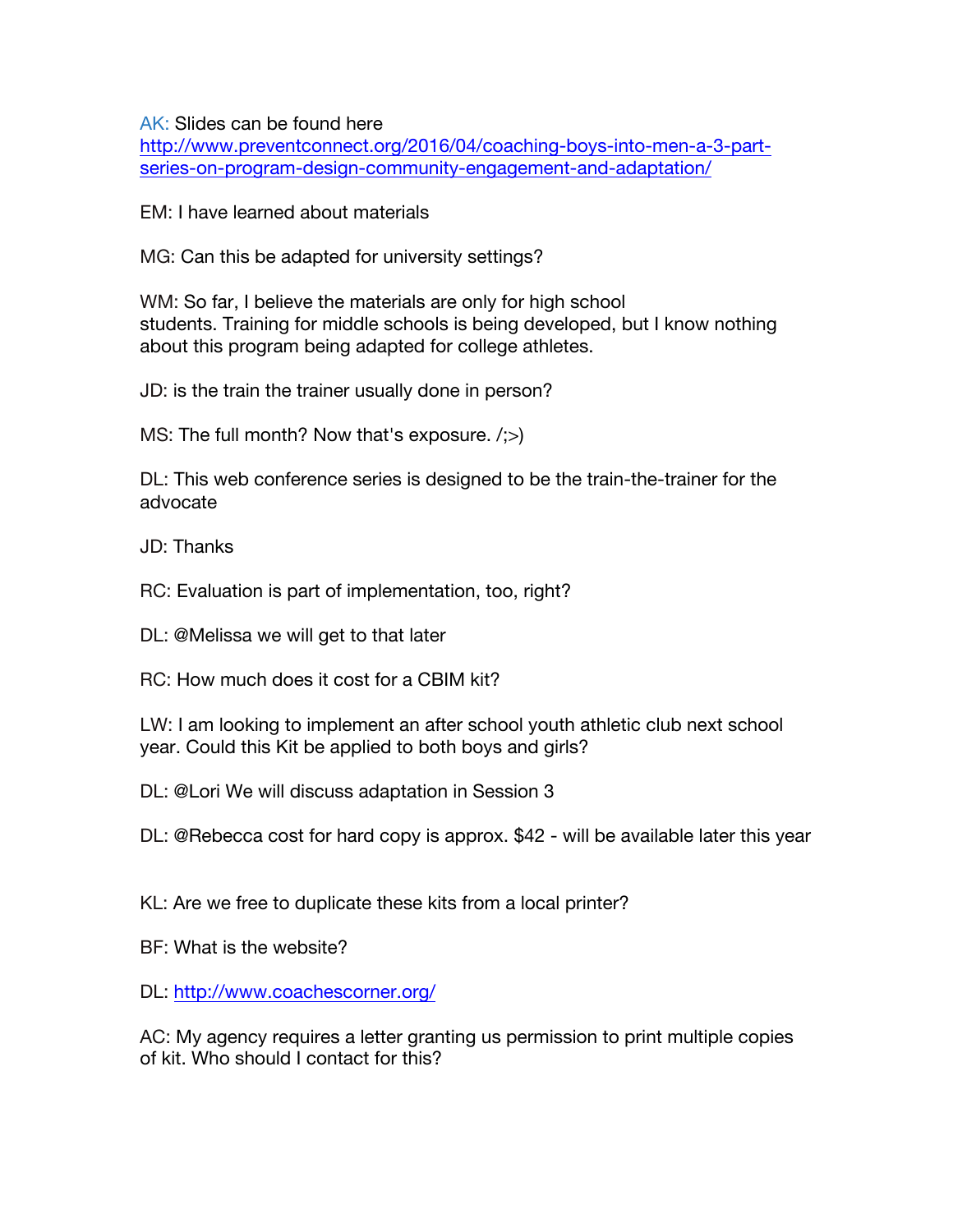AB: is there an ideal age group this program is for? middle school athletes? high school athletes?

DL: Evaluation results and tools are available at http://www.coachescorner.org/index.asp?page=48

DL: For our records and approval, please send an email of your request to coachescorner@futureswithoutviolence.org. Please include your name, organization/affiliation, and contact information along with detail of the Futures Without Violence asset you wish to use and where and when (e.g., publish date) you request to use it. Be sure to allow ample time for a response from Futures Without Violence.

DL: @Adrianda above is answer on how to get written approval

AC: @ David thank you

ERH: WOW! I am in Corpus Christi.

TY: I implement CBIM in Sonoma

SS: We have a program in Bismarck, ND

BW: Can you direct me to the slides for todays presentation?

AK: What do you think makes Coaching Boys Into Men effective?

LC: Mentor relationships with athletes and engaging men as allies in reaching boys with positive relationship and respect lessons.

CG: Coaching boys into men is effective because it uses relatable male role models to promote healthy behaviors

AH: It gives coaches language consistent with prevention specialists and advocates in the field.

DS: Men talking to young men, card series is easy to follow and topics are very relevant. Playbook is a good supplement along with other materials.

RC: Men as influencers of young men

RC: Having a role model, such as the coach.

MG: Mentorship and role modeling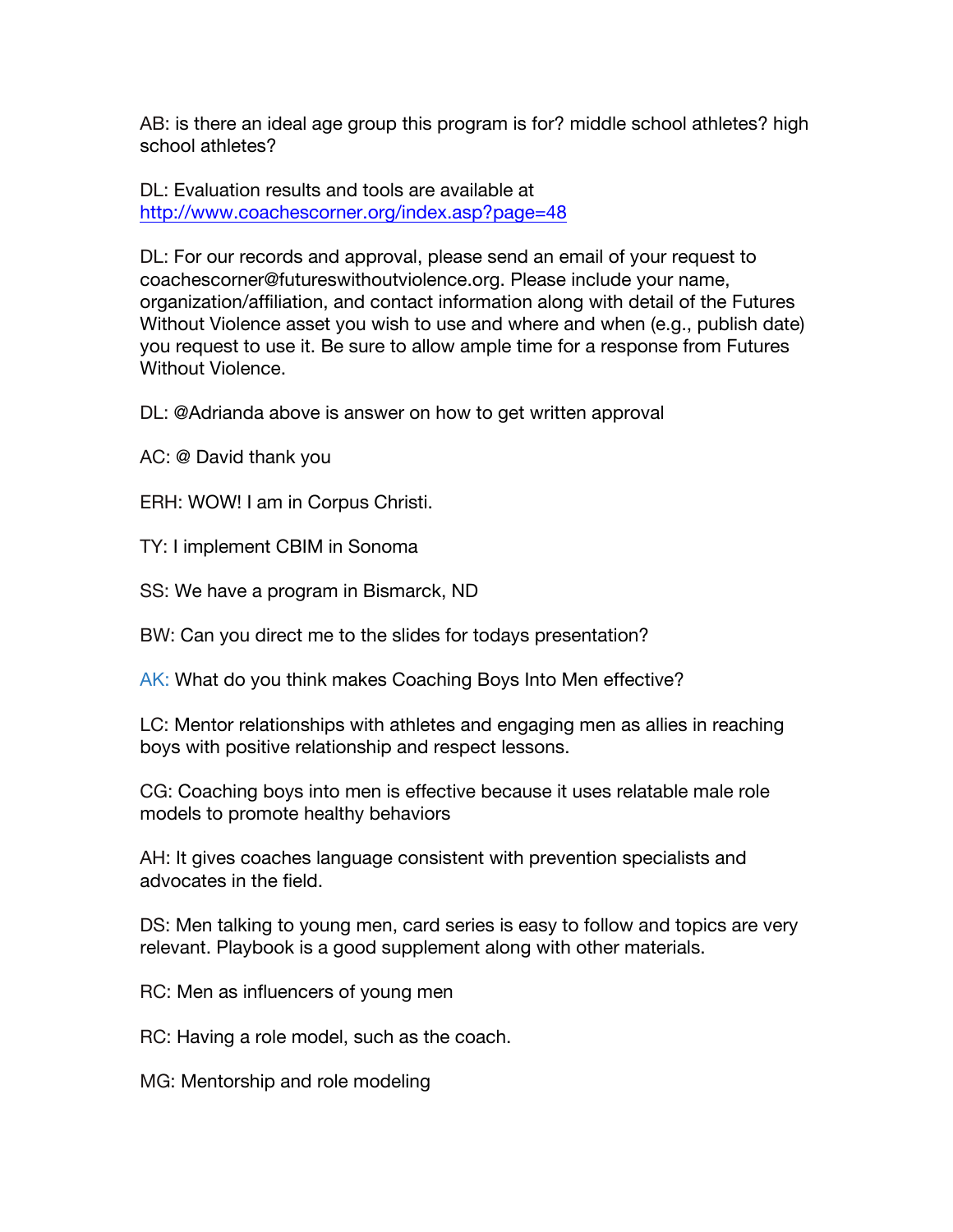SD: mentoring component

GO: men engaging men around masculinity and violence allows a space for conversation that would otherwise not be possible

LP: because coaches really become role-models for athletes, especially young men. The young athletes model the behavior and ideals of their coaches usually, so they have an excellent platform for spreading ANY type of message to the athletes, but especially centered around character.

BW: Positive role models and mentoring

JV: Treating male athletes as leaders and engaging them, rather than berating them or shaming them.

BO: That the information is coming from respected male role models

HY: It can change a culture that traditionally and historically has touted sexual prowess and dominance.

RJ: milt-socio-ecological influences social norms change within an established infrastructure

JS: Utilizing a relationship that already exists to share the message.

A.Sorrells: boys look up to their coaches

JM: Topics in the toolkit are relevant to the young male athletes. Hungry for the dialogue

CL: Saturation. Opening up another space to continue these conversations after our preventionists leave the classroom.

ABrooks: I think what makes this program effective is that it's delivered in multiple sessions. This isn't a one-time conversation. This is a continuous conversation.

RH: Positive leadership

MR: Meeting boys where they are.

HJ: Mentoring/role modeling and having a conversation about this subject.

LW: Addressing men through a forum that is not threatening and yet can lead to positive social change in the way that men influence men.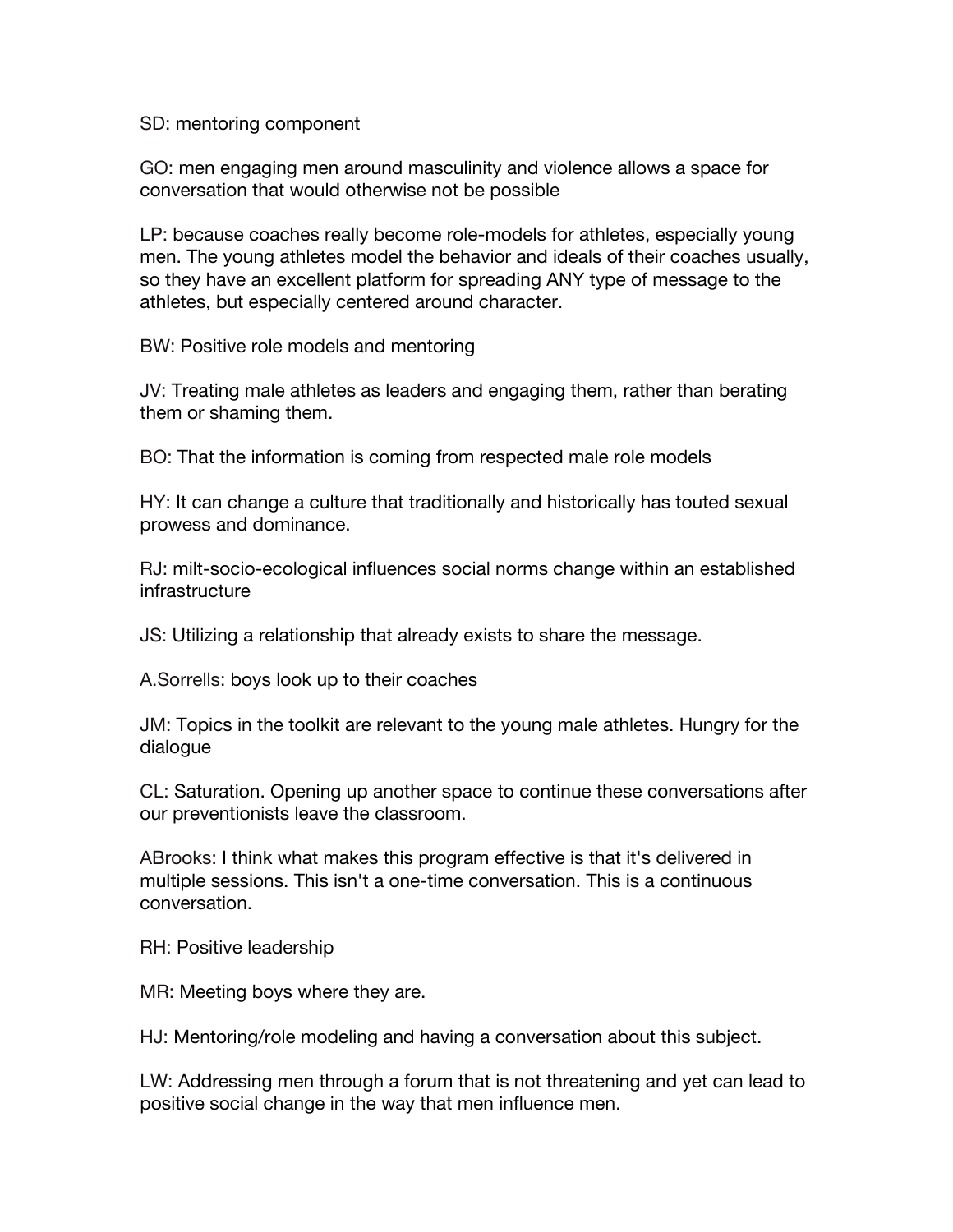## MG: Adequate dosage

LH: Relationship of coaches to boys. Also the ability to use the desire of coaches to be a role model is a vehicle to have conversations with adult men (coaches)

PM: Positive Mentoring

WM: Extensive research, development and adaptation behind the scenes. In regards to actual implementation- allowing important conversations to take place in a controlled environment between people who are comfortable with each other, the coach/player relations as well.

CG: gives them time to hear, process then unitize each nugget along the way. Giving time to retouch as needed on various topics building knowledge.

DL: All of the studies are found at http://www.coachescorner.org/index.asp?page=48

DL: The results of this study have been published in several scholarly health journals: McCauley, Heather L. ScD, MS et al. (2013) "Gender-Equitable Attitudes, Bystander Behavior, and Recent Abuse Perpetuation Against Heterosexual Dating Partners of Male High School Athletes." American Journal of Public Health. Vol. 103. Issue 10. p1882-1887. McCauley, Heather L. Sc.D., M.S. et al. (2014) "Differences in Adolescent Relationship Abuse Perpetration and Gender-Inequitable Attitudes by Sport Among Male High School Athletes." Journal of Adolescent Health. Vol. 54, Issue 6 p742-744. Miller, Elizabeth, M.D. et al. (2013) "One-Year Follow-Up of a Coach-Delivered Dating Violence Prevention Program." American Journal of Preventive Medicine. Vol. 45. Issue 1. p108–112. Miller, Elizabeth, M.D., Ph.D. et al. (2012) "'Coaching Boys Into Men': A Cluster-Randomized Controlled Trial of a Dating Violence Prevention Program." Journal of Adolescent Health. Vol. 51. Issue 5. p431-438. Jaime, Maria Catrina D. et al. (2014) "Athletic Coaches as Violence Prevention Advocates." Journal of Interpersonal Violence. Vol. 1, Issue 22.

DL: Listen to Liz Miller share the results of a study in this PreventConnect web conference http://www.preventconnect.org/2012/03/web-conference-coachingboys-into-men/

RH: When did you say the girls tool kit will be available?

BW: Where can the Advocate Toolkit be acquired?

LW: Where can the advocate tool kit be purchased and how much is it?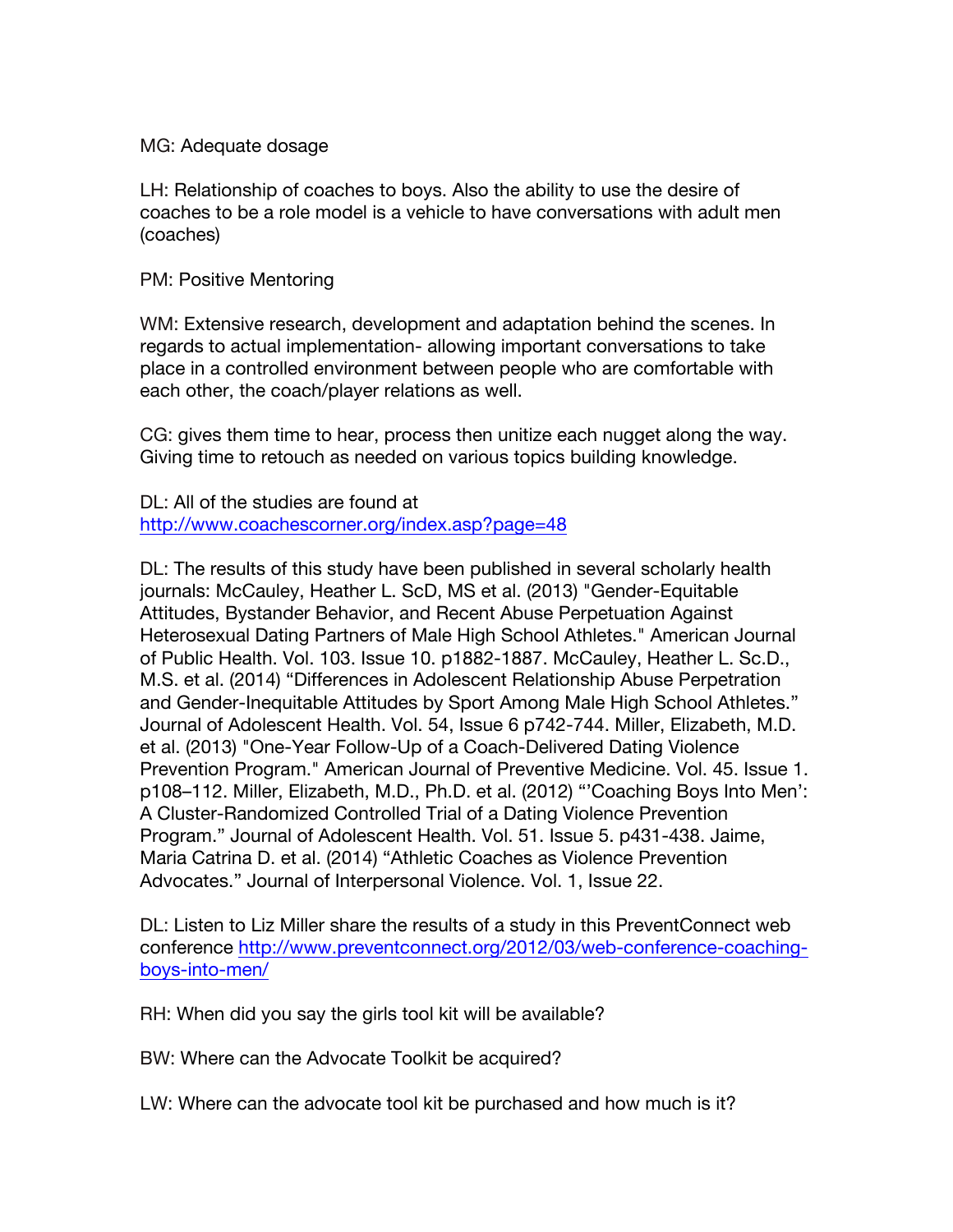CL: Is the link to the Coach's Toolkit the same as the link to the Advocate's Toolkit?

CGarner: How do you access the advocate toolkit and evalation tools?

CGarner: Is this session being recorded and archived?

DL: Advocates tool kit will be available in JUne 2016.

DL: All of the evaluation tools found at http://www.coachescorner.org/index.asp?page=48

AR: what is the website address for evaluation tools?

DL: CBIM Best Practices Series: Program Evaluation https://futureswithoutviolence.adobeconnect.com/\_a1043228040/p1jc6f37965/? launcher=false&fcsContent=true&pbMode=normal

DL: Measuring Progress for CBIM http://www.coachescorner.org/index.asp?page=46

CGarner: program in 12 weeks. Do you repeat it more than once to same audience or are their booster activities.

DL: @Coral - wait until Q&A for this question

PS: Do you know if the CBIM tools are being delivered in the United Kingdom and if so, by whom?

DL: CBIM International http://www.coachescorner.org/index.asp?page=12

AH: Also used within the Boy Scouts

LC: Are these various adaptations available to view or order?

MG: Can I get connected to anyone who is currently implementing in higher education?

GO: same question as Melissa

AK: Which tools have you found or anticipate will be most helpful in supporting coaches?

LH: evaluation tools